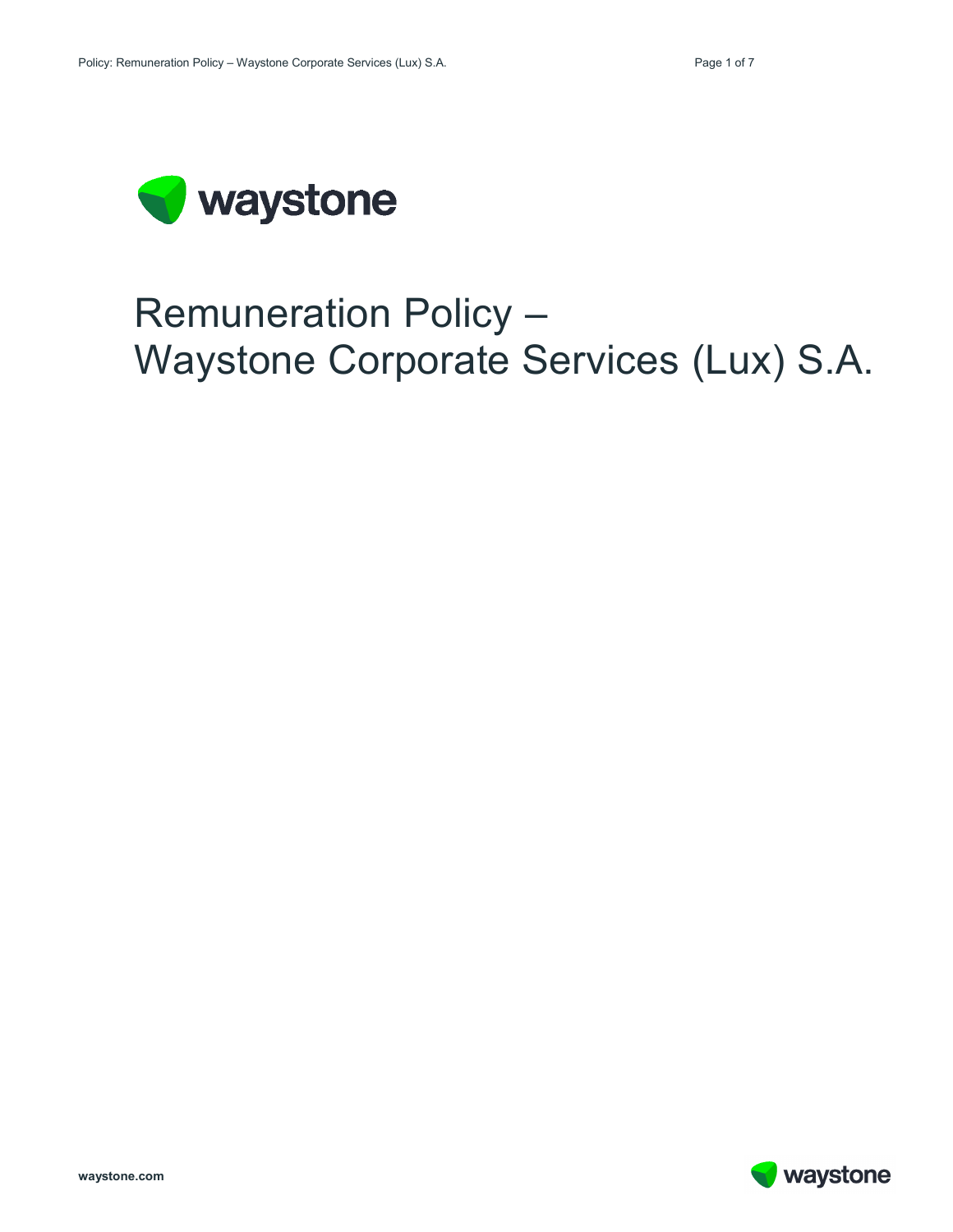## **Table of Contents**

## <span id="page-1-0"></span>**I. Ownership and version history**

| <b>Policy Owner</b>                                  | <b>Approver</b>              | <b>Version</b> | Date of<br><b>Current</b><br>version | Date of<br>previous<br>version | <b>Summary of main changes</b>                                                                                                                                              |
|------------------------------------------------------|------------------------------|----------------|--------------------------------------|--------------------------------|-----------------------------------------------------------------------------------------------------------------------------------------------------------------------------|
| <b>RR, HR &amp;</b><br>Conducting<br><b>Officers</b> | Board of<br><b>Directors</b> |                | June 2022                            | N/A                            | Set up of a policy at entity level that<br>implements the applicable<br>regulatory requirements for a<br>specialised PSF and Waystone's<br>approach to remuneration aspects |

### <span id="page-1-1"></span>**II. Introduction**

Waystone Corporate Services (Lux) S.A. (hereafter "**Waystone**"), incorporated on 3 September 2013 as a Luxembourg-based public limited company, is a specialised Professional of the Financial Sector ("**PFS**") defined by the Luxembourg Law of 5 April 1993 on the financial sector, as amended, ("**Law of 1993**").

As per relevant requirements on remuneration aspects prescribed by the rules set out below, Waystone has adopted relevant internal arrangements as further described in this remuneration policy (the "**Policy**").

The Policy has been accordingly developed in consideration of relevant legal and regulatory sources, including but not limited to:

- − CSSF circular 10/437, Guidelines concerning the remuneration policies in the financial sector;
- − CSSF circular 14/585, Transposition of the European Securities Markets Authority's (ESMA) guidelines on the remuneration policies and practices;

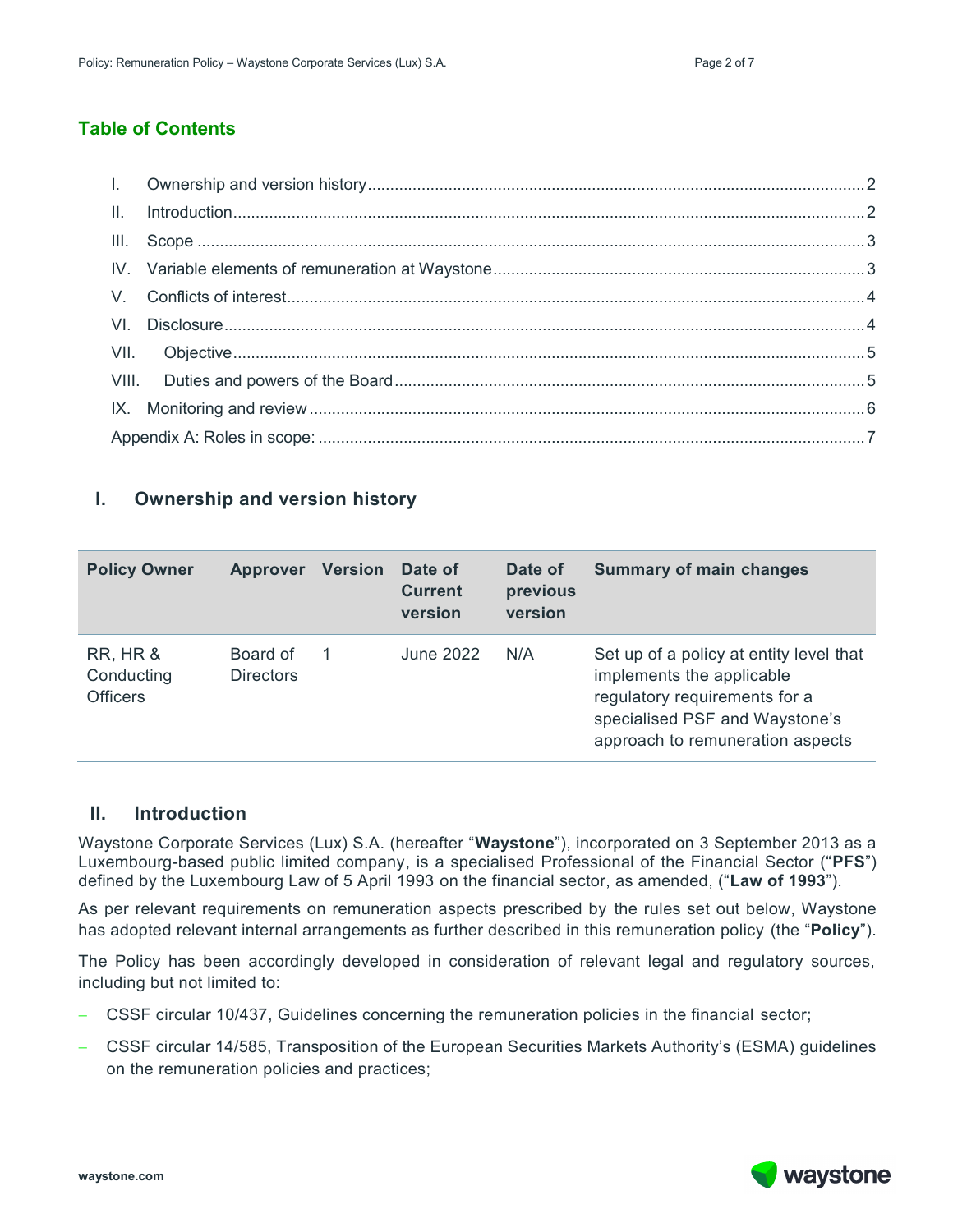− Commission Recommendation 2009/384/EC of 30 April 2009 on the remuneration policies in the financial sector.

The objective of the Policy is to:

- ensure that Waystone's remuneration structure is in line with the business strategy, objectives, values and long-interests of Waystone acting as PFS;
- not encourage risk-taking which is inconsistent with the risk profiles, rules or articles of incorporation or management regulations of Waystone's clients;
- ensure consistency with and promotion of sound and effective risk management to avoid excessive risk taking, including sustainability risk aspects;
- avoid or manage conflicts of interest.

The board of directors of Waystone (the "**Board**"), is responsible for assessing the proportionality of the remuneration principles applied within Waystone.

## <span id="page-2-0"></span>**III. Scope**

This Policy applies to the following persons having a material impact on Waystone and its clients:

- − The conducting officers of Waystone.
- − Waystone staff members whose professional activity carried out individually or within a group such as a department or a division of a department is or is likely to have a material impact on the risk profile of Waystone or of its clients, e.g. the sales and marketing functions.
- − Waystone staff members who carry out independent control functions, e.g. functions of compliance and risk management.

The members of the Board are out of scope as their remuneration is either fixed or they are not remunerated for their function as board member.

**Appendix A** lists the roles within Waystone, which are in scope of this Policy.

## <span id="page-2-1"></span>**IV. Variable elements of remuneration at Waystone**

The variable component of remuneration should at all times be reasonable compared to the fixed component of the remuneration. Remunerations to be applied shall always provide for appropriate balance between fixed and variable remuneration elements, as well as entitlement to shares or options. It should be in line with the business strategy, objective, value and interest of Waystone. The maximum limit of the variable component of the remuneration does in principle not exceed 100 % of the annual gross salary of the employee. Exceptions may be possible subject to the approval of the Board.

Waystone does not provide guaranteed variable remuneration, except possibly when hiring a highly qualified new staff (sign-on bonus). In such a case, the Board will set the terms and conditions of such exceptional guaranteed bonus limited to the first year of employment.

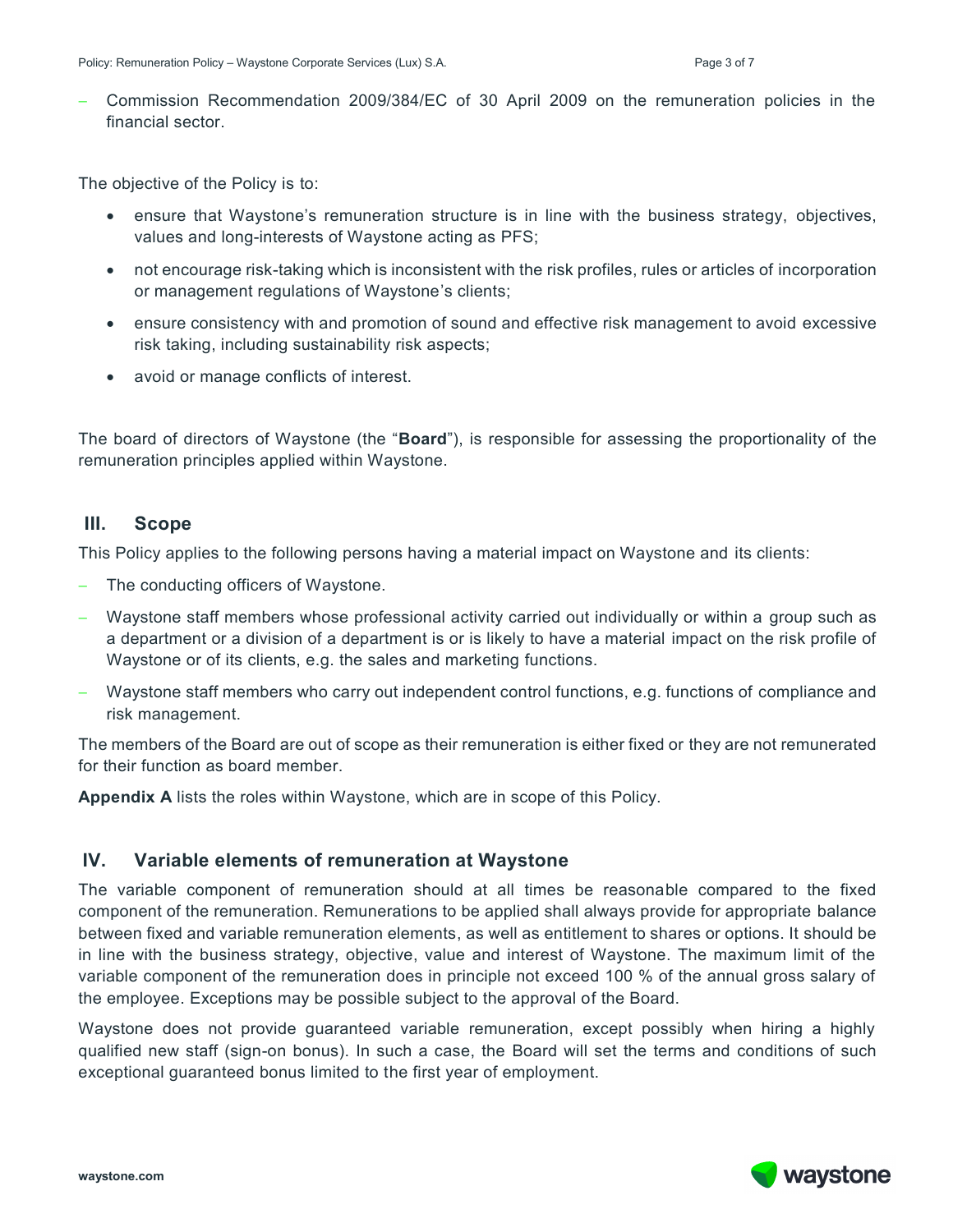The total amount of remuneration is based on a combination of the assessment of the performance of the individual, the business unit concerned and the overall results of Waystone.

Waystone defines the financial and non-financial criteria to assess the performance and profile of the individual, including sustainability risk factors criteria.

Therefore, Waystone defines additional risk indicators to assess the sustainability risks regarding variable elements of remuneration. These risk indicators can be quantitative or qualitative and are reflecting the relevant environmental, social and governance aspects as well as principal adverse impacts. The risk indicators are set so that the structure of remuneration does not encourage excessive risk taking with respect to direct or indirect sustainability risks.

Waystone conducts a performance assessment on an annual basis and at group level, it being understood that if need be and only in exceptional cases to be duly justified, the assessment of the performance of a given staff member may be set on a multi-year framework.

The Board shall ensure that Waystone's financial situation will not be adversely affected by (i) the overall pool of variable remuneration that will be awarded and (ii) the amount of variable remuneration that will be paid or vested. In the event Waystone becomes unable to maintain a sound financial situation, it will have an impact on the variable remuneration in order to reduce it.

In case of early termination of the employment contract of a given staff member, payment shall be related to performance achieved over time and designed in a way that does not reward failure. Any payment related to the early termination of an employment contract will be pro-rated to reflect the performance of that individual over time.

Waystone may perform an "ex-post risk adjustment" of the variable remuneration, in presence of certain factors (such as for example but not limited to, evidence of misbehaviour or serious error by the person in scope; significant downturn in the financial performance or a significant failure of risk management in Waystone or in its relevant business unit; significant change in Waystone's financial situation and in general when the bonuses have been based on fraudulent data) which may lead to the reimbursement (clawback) or the total or partial cancellation (malus) of bonuses awarded to the person in scope.

Bonus shall not be offered if they cause conflicts of interest, specifically regarding the ability of Waystone to have sound risk management and clients' and investors 'protection principles in place.

# <span id="page-3-0"></span>**V. Conflicts of interest**

Possible conflicts of interest, criteria for the identification of conflicts of interests and implemented measures taken in order to avoid or to manage conflicts of interest are described in further detail in the "Conflict of interest policy" of Waystone and the group.

## <span id="page-3-1"></span>**VI. Disclosure**

Relevant and appropriate disclosure of the features of this Policy will be made in line with the applicable laws and regulations. In particular, appropriate information shall be made available for financial reporting purposes (i.e. inclusion of a remuneration disclosure based on overall figures and other practical items).

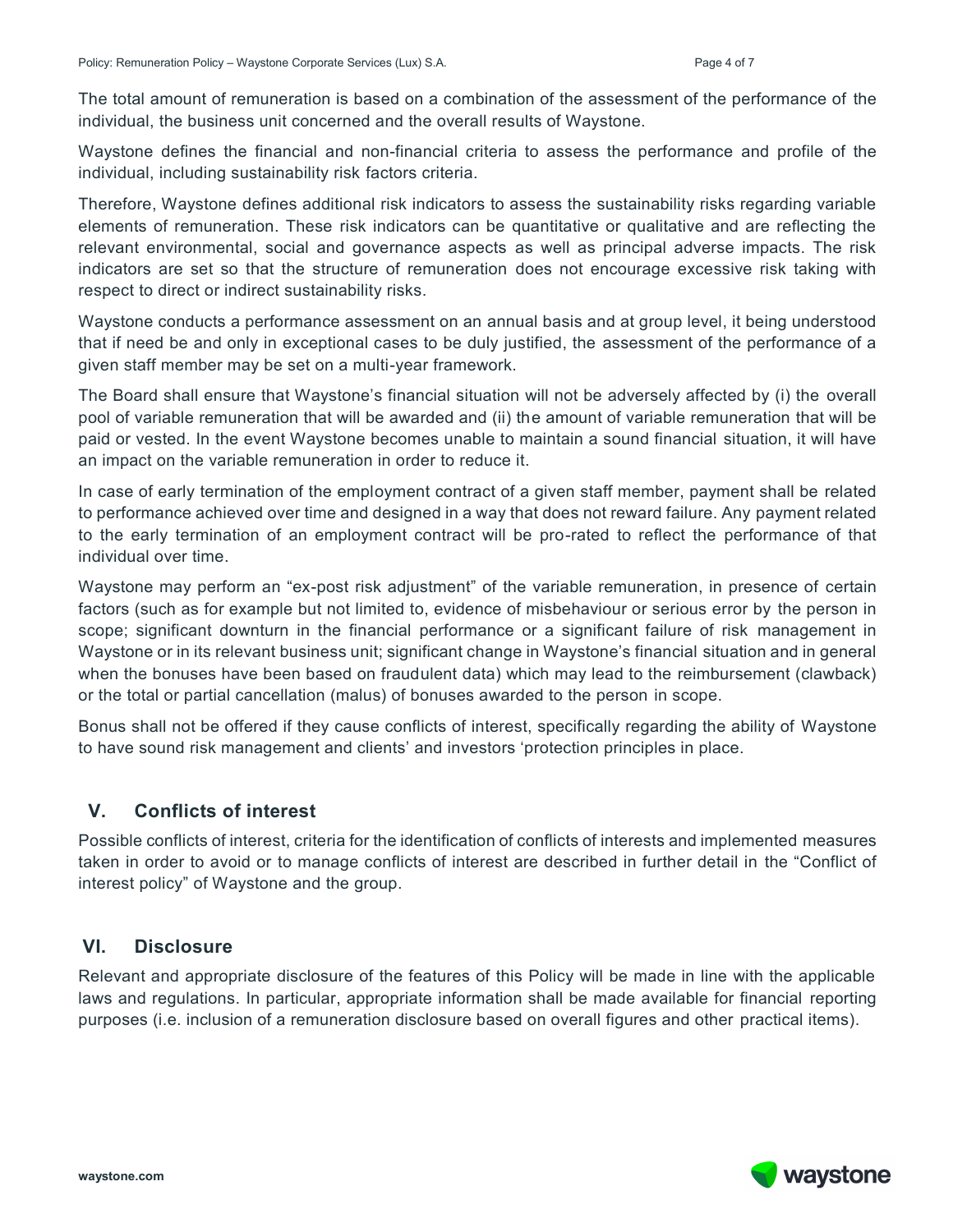### <span id="page-4-0"></span>**VII. Objective**

The Board will exercise competent and independent judgment on the remuneration policy and on its implementing practices and incentives created for managing risk, capital and liquidity.

When preparing such decisions, the Board shall take into account:

- the long-term interests of Waystone; and
- applicable legal and regulatory requirements as listed in section II of this Policy.

## <span id="page-4-1"></span>**VIII. Duties and powers of the Board**

The Board shall in particular:

- − oversee the implementation of this Policy and of its principles in a way that is proportionate to the size and internal organisation of Waystone and to the nature, scope and complexity of its activities, in line with generally accepted market practices;
- − define the financial and non-financial criteria, i.e. the parameters to assess the performance of an individual in scope of this Policy including sustainability risk factors criteria.
- − perform the performance assessment of any individual whose variable remuneration exceeds 100% of its fixed remuneration;
- assess whether or not variable remuneration is not paid through vehicles or methods that facilitate the avoidance of the principles of this Policy;
- assess the efficiency of this Policy and propose changes if and when required.

The assessment of the proportionality of the remuneration principles applied within Waystone is performed by the Board by taking into account objective criteria in particular for the variable elements of the remuneration which should at all times be reasonable compared to the fixed component of the remuneration on basis of the practical approach and objective criteria contained in section IV above.

The remuneration principles in place at Waystone mainly take into account the performance of the relevant individuals, are not fully correlated to the performance of its clients or other purely economic criteria, and is deemed appropriate to the size, organisation and the nature, scope and activities of Waystone as a PFS.

It shall also be noted that Waystone is, since 2020, part of an international group named the "Waystone Group" composed of other regulated entities that are also subject to similar requirements pertaining to their remuneration framework.

Accordingly and from a sound governance perspective at group level, the Waystone Group has established a group remuneration committee at parent company level, which is responsible for setting remuneration for all executive directors and other key senior management representatives, and also reviews the remuneration of all Waystone Group employees, in particular for those entities that did not yet consider the implementation of a dedicated remuneration committee as absolutely necessary.

This group remuneration committee applies principles contained in the ESMA guidelines on sound remuneration policies under the AIFMD, as amended from time to time (ESMA/2013/232 as amended by ESMA/2016/579) and the ESMA guidelines on sound remuneration policies under the UCITS Directive, as amended from time to time (ESMA/2016/575).

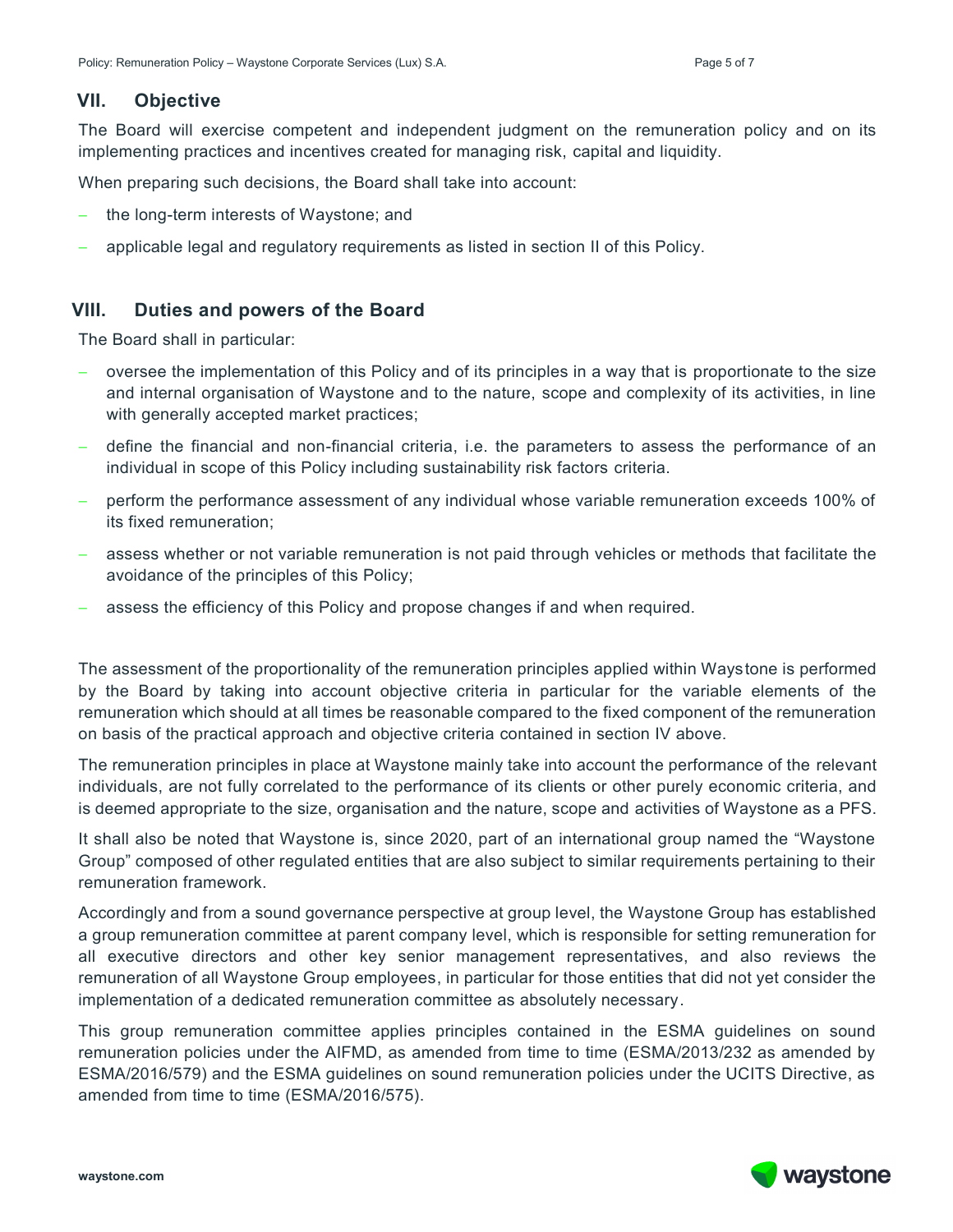Given the presence of the group remuneration committee at the level of ultimate parent of Waystone, and taking into account the fact that the Board previously decided to establish the Remuneration Committee by virtue of the size, internal organisation and the nature, scope and the complexity of the activities performed by Waystone, the Board would also, with a view to ensure a consistent approach to remuneration aspects at group level while keeping in place the existing approach based on Luxembourg requirements and practices, take good note of decisions made by the group remuneration committee when formalising final decisions at the level of Waystone relating to remuneration on a reasonable and justified basis, and confirm these from a Luxembourg regulatory and corporate governance perspective standpoint unless otherwise provided.

## <span id="page-5-0"></span>**IX. Monitoring and review**

This Policy shall be subject, at least on an annual basis, to the review of the Board and may be updated by the RR of Waystone whenever a material change occurs that affects the Waystone's ability to continue to obtain the best possible practice.

This Policy is available to all Waystone employees. Any material changes to this Policy will be made available in the same manner.